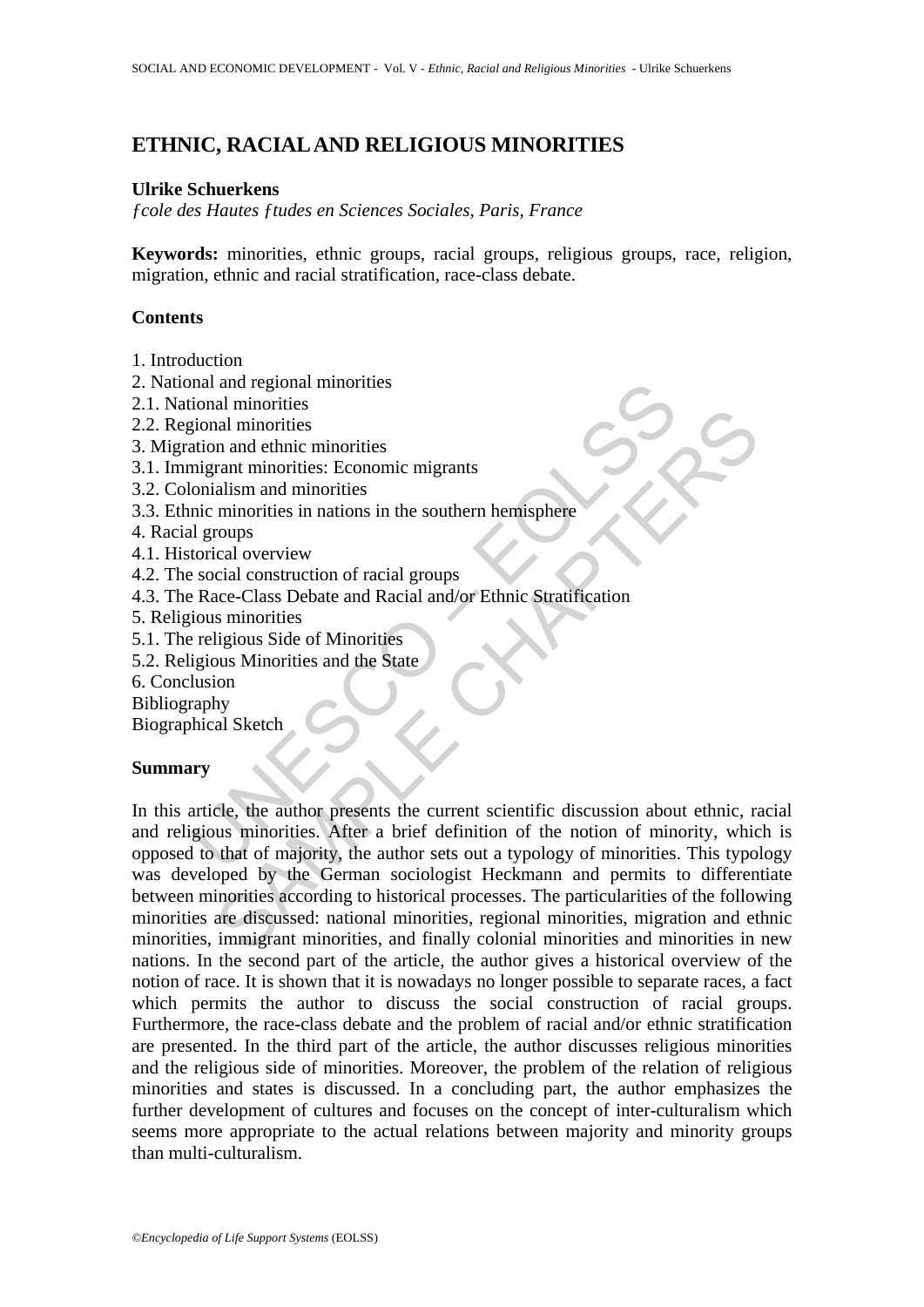#### **1. Introduction**

Ethnic minorities can only be understood when we compare them to majorities. Anthropologists such as Charles Wagley and Marvin Harris defined minority groups in 1958 by five characteristics: their relative powerlessness when compared to majority groups, their distinct cultural and/or physical characteristics, their self-consciousness, the transmittance of membership by descent rules, and inter-marriage. The first of these criteria is normally considered as the most important criterion. This means that a numerical majority group such as the blacks under South African apartheid could be powerless, while whites, a numerical minority, could be dominant.

On the contrary, sociologists argue that minorities and majorities may be composed of distinct ethnic, racial and religious groups. These various sorts of people differ from each other according to symbolic characteristics that we will discuss below. A given minority group may thus be characterized simultaneously by several of these elements. An example of such a minority group would be black, Senegalese, and Muslim.

contrary, sociologies argue tard immorties and magnities large to enthic, racial and religious groups. These various sorts of peopler according to symbolic characteristics that we will discuss by group may thus be characte according to symbolic characteristics that we will discuss below. A group may thus be characteristics that we will discuss below. A group may thus be characterized simultaneously by several of these eleme of such a minorit The use of common language adopts a rather general definition on the topic of minority. Minority means often a numerical small group. In the USA, a *minority group* becomes synonymous to individuals belonging to racial and/or ethnic groups. Thus, minority is understood as blacks and/or Hispanics. The affirmative action program in the USA intending to help the disadvantaged groups makes evident that it may be advantageous to be a member of these groups. Yet, what about Jews, or Japanese Americans who are numerical minorities, but who enjoy often favoured social positions compared to blacks and Hispanics. In these cases, the term *minority group* seems more or less inappropriate. In Europe, the concept of minority has long been used to describe national groups forming enclaves in societies dominated by other groups. The notion has proven to be useful in the last decades: remember the intergroup conflicts after the decolonization movements in former European colonial countries in Asia and Africa, or the more recent examples of the former Soviet Union where long-lasting racial, ethnic, and religious conflicts ended in open wars. Even countries such as Germany and France are now confronted by anti-minority movements: in Germany, groups on the political right attacked, and continue to attack, for instance, African or Eastern European immigrants. In France, the government passed laws regulating the movements of immigrants. The importance of these conflicts illustrates why the concept of minority retains its utility.

Historically, the notion *minority* was linked to a group who failed in a vote and was excluded from political government. Ethnic minorities are thus groups living in multiethnic states, groups who are excluded and discriminated against. On the other side, ethnic majorities are those groups which dominate in a system of ethnic stratification. Ethnic minorities can be differentiated according to several criteria: the origin of their situation, their structural position in a society and their ethnic-political orientations. The German sociologist Heckmann differentiates minorities according to historical processes: the foundation of the modern nation-state (national and regional minorities), internal and international migrations after processes of unequal industrialization (settler minorities), colonization and the creation of nation-states in Africa and Asia (colonial minorities and new national minorities). Heckmann developed the typology presented below.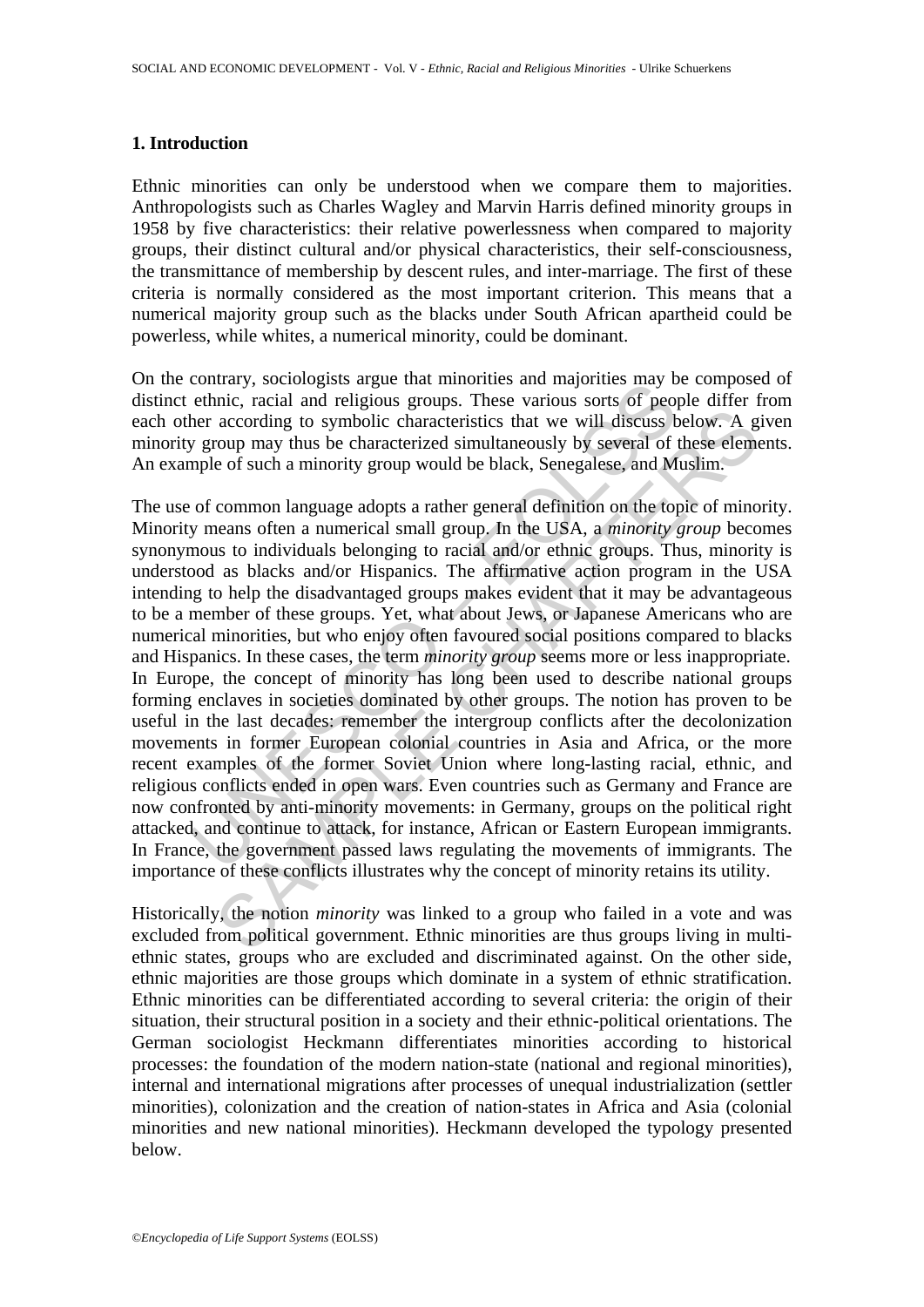### **2. National and regional minorities**

#### **2.1. National minorities**

The foundation of modern nation-states implied the creation of ethnic minorities insofar as the nation-state was interested in homogeneous ethnic citizens. The alien groups living on its territory became ethnic minorities. The history of Europe in the nineteenth and twentieth century saw the creation of numerous ethnic minorities not only in Italy and Germany, but in Eastern Europe, too. The treaty of Versailles involved the creation of numerous national minority groups in countries such as Poland, Yugoslavia and Rumania. It was a general political aim to protect these groups, because of the fact that most of the states tried to oppress them or to pursue politics of assimilation. A more recent example is the creation of nation-states after the disintegration of the former Soviet Union where many national minorities decided to recreate their own states.

Conflicts between the nation-state and the minority rise on the problem of minority languages in schools, and in administration or over the political rights of minorities. Often, national minorities try to fasten their contacts with the nation-state where the members of *their* ethnic group are citizens. In contrast to economic migrants, the social structure of national minorities is relatively normal and comparable to the structure of the whole society.

### **2.2. Regional minorities**

the states the creation of nation-states after the distingation<br>example is the creation of nation-states after the disintegration<br>Dinon where many national minorities decided to recreate their own<br>shows the mation-state an on where many national minorities decided to recreate their own states.<br>
non where many national minorities decided to recreate their own states.<br>
Determines the mation-state and the minority rise on the problem of minor<br> Processes of ethnic assimilation and acculturation are linked to the creation of modern nation-states. Former independent ethnic groups were supposed to be included in the new nations. Social integration was and is implemented by public education and the administration, but is linked to the general economic change, too. The processes of unification are not always successful. Regional minorities may oppose their ethnic identity, their traditions and their cultures to such processes. In Europe, examples of these groups are, for instance, the Scots, the Basques or the Welshmen. Further examples are the kurds,, the Berbers and the Tamils. These groups have a heterogeneous social structure, similar to national minorities. They differ from them in their political perspective: most often, regional minorities try to obtain political autonomy within the nation-state, insofar as they find their legitimization in factors coming from traditions whose origins lie in factors dominant before the creation of the nation-states.

### **3. Migration and ethnic minorities**

The development of capitalism was and is still accompanied by large movements of population from the countryside to the urban areas, and from less developed countries to countries with a higher development of the industry. In the case of the USA, we can speak of settler minorities who entered the country in the nineteenth and twentieth century. Often, they settled as a relatively close national group who developed a system of institutions and associations similar to that of their country of origin. Chain-migration was characteristic for these groups: relatives and neighbours tried to settle together. A particular case of settlement is the settlement of religious groups, such as the Mennonites from Russia to Canada, where they built a nearly identical social system.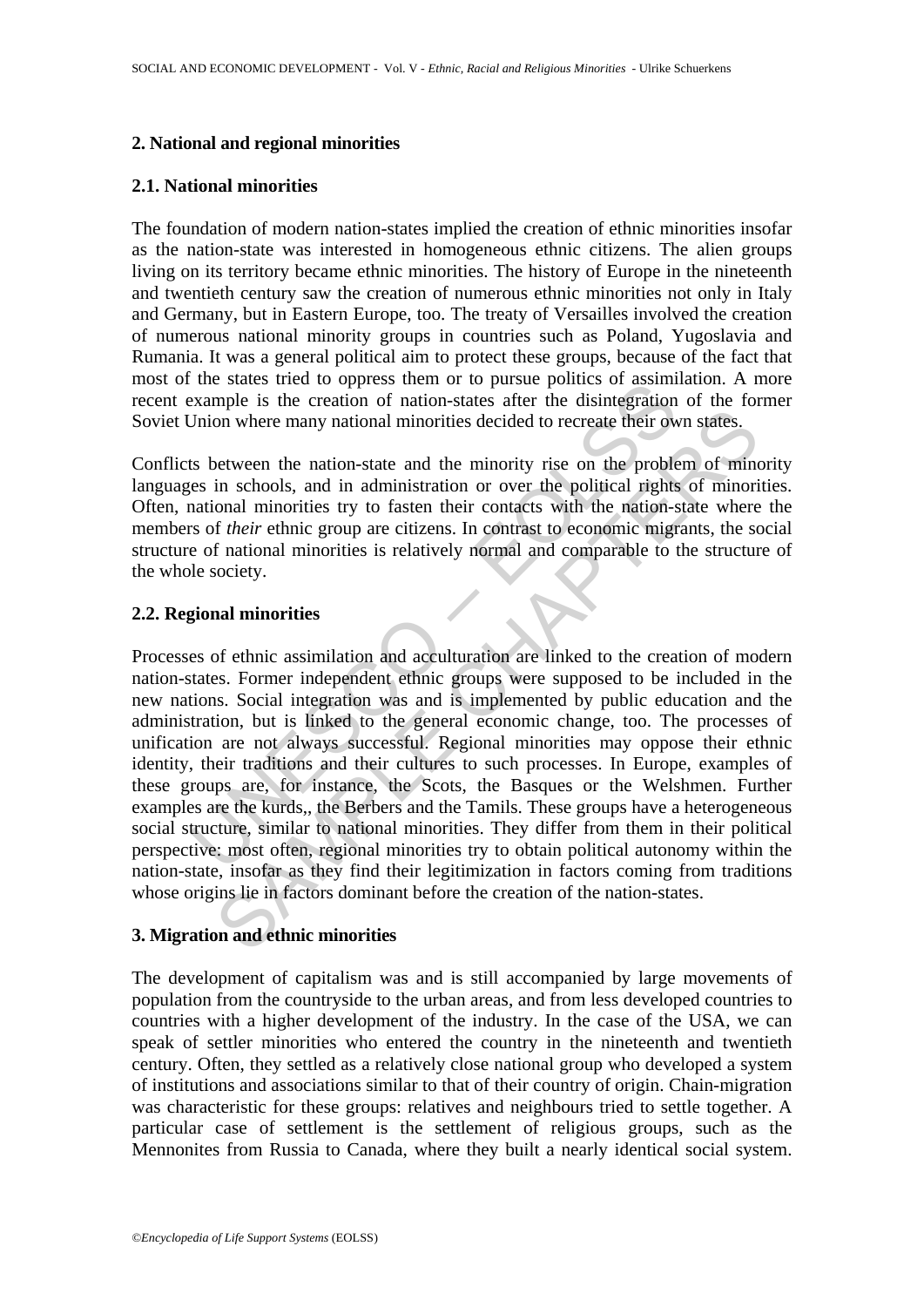Francis underlines that the Mennonites tried to resist assimilation processes. According to this particularity, they can be considered as an ethnic minority, a situation which is intensified by their religious identity.

Another form of economic migration was indentured labour, which replaced slavery in colonial systems such as Britain. Indenture contracts, even if they were apparently voluntarily concluded, operated in practice, after 1833, as a mean of securing cheap labour, and supplying workers in regions such as the Fiji Islands, Malaya and the Caribbean. Diasporic communities, for instance, Indians and Chinese, were transported under this system. In English colonies and in Latin America, the forms of agriculture which developed under the slave system required such a continued supply of cheap labor.

#### **3.1. Immigrant minorities: Economic migrants**

migrant minorities: Economic migrants<br>nic migrants are those migrants who leave their country becaus<br>of endimigration, they may obtain a status as blue collar workers<br>of immigration, they may obtain a status as blue collar **grant minorities: Economic migrants**<br>migrants me migrants who leave their country because of econo<br>fren, they come from rather privileged groups in their own countries. In<br>f immigration, they may obtain a status as blue c Economic migrants are those migrants who leave their country because of economic reasons. Often, they come from rather privileged groups in their own countries. In the countries of immigration, they may obtain a status as blue collar workers and occupy the lowest positions of the social structure. A small part of them is highly qualified, but has to tackle discrimination of various sorts. Economic migration can be temporal, but most often it is permanent with the coming of the immigrants' families after several years of staying alone in the country of settlement. Because of differences in national integration policies, the outcome of these settlement processes are different: in Germany, for instance, until recently, immigrants stayed foreign citizens with distinct cultural institutions; in France, immigrants can rather easily obtain the French nationality, and are supposed to assimilate to the French culture. In countries of the Near and Far East which are favored by oil production, economic migration is an important factor of the labor recruiting process, too. In the coming decades, economic migration will play a more important rule in European countries, too, because of the ageing of its population and the economic necessity to have a younger labor force.

Economic migrants can be considered as ethnic minorities when they develop an immigrant community resulting from factors due, on one side, to their common origin and, on the other side, to their life conditions in the immigrant society.

# **3.2. Colonialism and minorities**

As a result of colonization, social structures influenced by the former colonial territories developed from the sixteenth century. Certain characteristics of these social structures are described in the scientific literature under the notion of ethnic minorities. For instance, blacks in North America, Chinese and Indian populations having migrated to other parts of Asia and Africa as indentured labor migrants, and native Americans or the Aborigines in Australia are included in this group. The land of the last group of people has been considered as a *no man's land*. They were murdered, displaced, imprisoned; their culture was destroyed and they were forced to settle in special territories. Their suppression has been followed by forms of collective apathy, high child mortality, low life expectancy, alcoholism, and a high rate of suicide.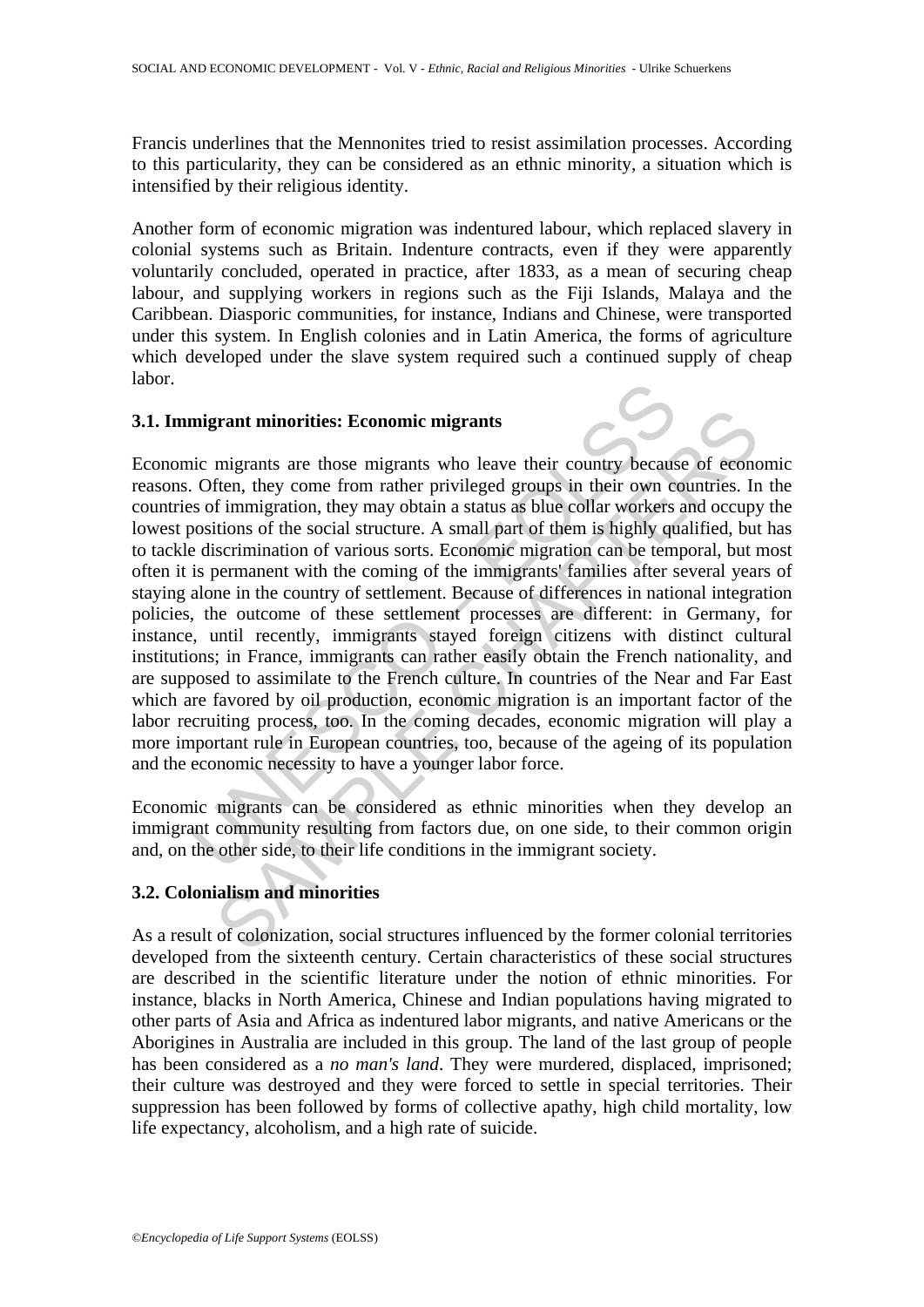Colonial minorities are thus descendants of original populations in colonized territories. Their social structure and culture have been destroyed during the process of colonization. Often, these groups were and are excluded from important societal processes (economy and communication) and live under poor economic, social and psychic conditions.

#### **3.3. Ethnic minorities in nations in the southern hemisphere**

of new ruling ethnic groups to dominate in a given multi-ete such as Burundi, Rwanda or the former French and Belgian Ces where ethnic conflicts divided population. These states have a multi-ethnic political system, which such as Burundi, Rwanda or the former French and Belgian Congo are re-<br>where ethnic conflicts divided population. These states have difficulties<br>multi-ethnic political system, which was introduced with more or less such<br>ir When the frontiers of the former colonized states in Asia and Africa were defined, the colonial powers did not take account of ethnic groups. Political or economic reasons were often at the origin of these frontiers. The composition of historically developed societies was most of the time ignored. The creation of minorities results thus from the efforts of new ruling ethnic groups to dominate in a given multi-ethnic situation. Countries such as Burundi, Rwanda or the former French and Belgian Congo are recent examples where ethnic conflicts divided population. These states have difficulties to institute a multi-ethnic political system, which was introduced with more or less success in other African states, such as Senegal and the Ivory Coast. These new forms of ethnic minorities display situations where groups are discriminated in their economic possibilities, their political rights, and their cultural development. Elements which have already been discussed, when regional and national ethnic minorities were tackled, can be found in this case.

- -

-

TO ACCESS ALL THE **13AGES** OF THIS CHAPTER, Visit: http://www.eolss.net/Eolss-sampleAllChapter.aspx

#### **Bibliography**

Baston, M. (1987). Racial Theories. Cambridge, Cambridge University Press, xviii-177 p. (The main task of the book is to put forward an interpretation of the growth of knowledge about what people have called race or racial relations.)

Castles, S. and A. Davidson. (2000). Citizenship and Migration. Globalization and the Politics of Belonging. London: Macmillan Press, xiii-258 p. (This book considers citizenship, difference and democracy both in theoretical and applied terms. Offering an international framework, the authors examine citizenship in both western countries and the Asia-Pacific regions.)

Francis, E. K. (1976). Interethnic Relations. An Essay in Sociological Theory. New York, Oxford, Amsterdam: Elsevier, xx-432 p. (The intention of the author is to make a contribution to social theory, to accomplish a consistent conceptual scheme that would consolidate the terminology of several relevant social sciences on the basis of evidence selected from three continents and different historical periods.)

Heckmann, F. (1992). Ethnische Minderheiten, Volk und Nation. Soziologie inter-ethnischer Beziehungen. Stuttgart: Enke, x-279 p. (This book is a good overview of the sociology of interethnic relations.)

Miles, R. (1989). Racism. London: Routledge, ix-158 p. (This book provides an account of the history and debate about the idea of racism. Combining historical and theoretical analysis, it surveys the history of the ways in which European peoples have described and experienced non-Europeans, and summarizes